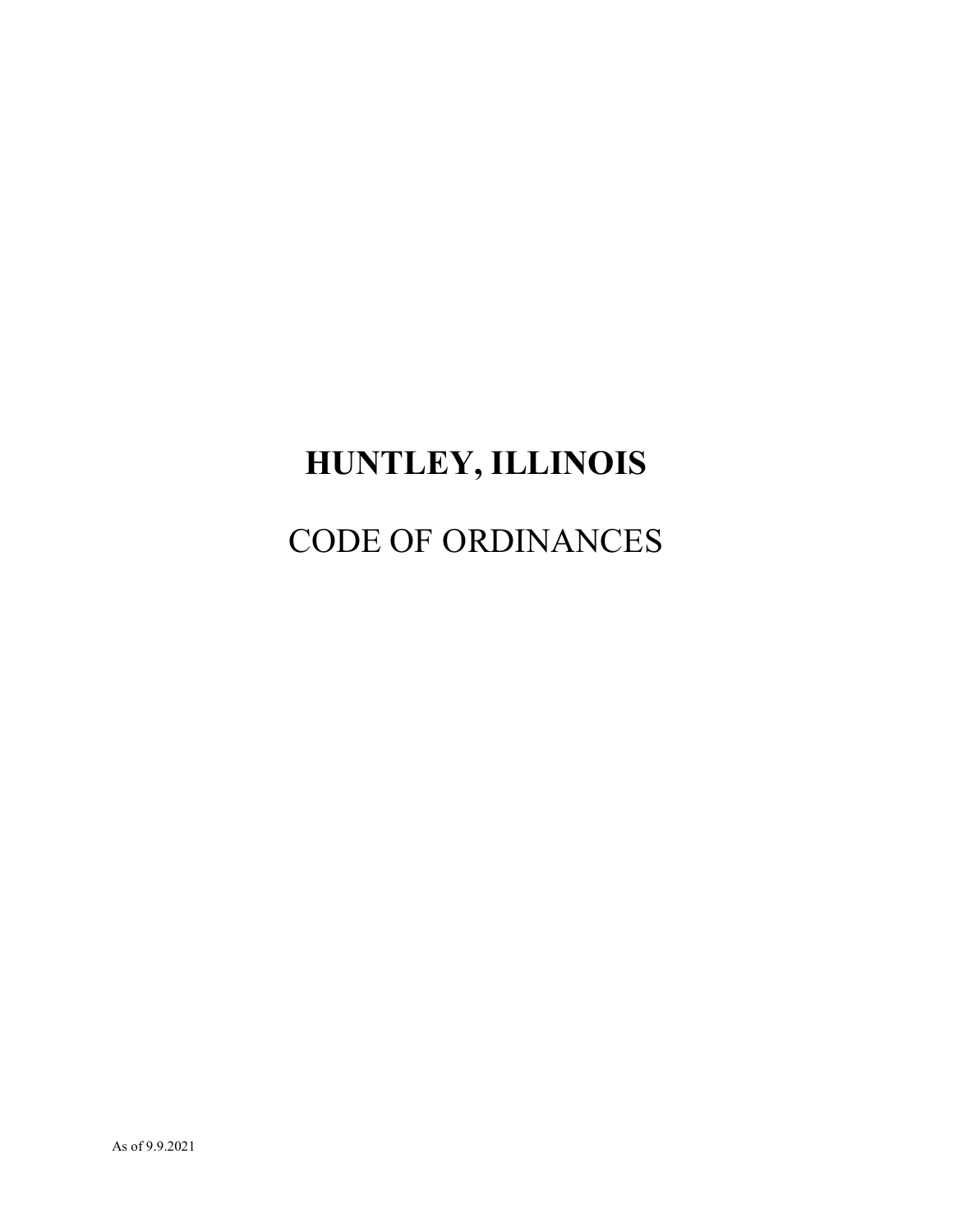### **HUNTLEY, ILLINOIS**

# **MUNICIPAL OFFICIALS**

#### **2021**

Village Trustees Ronda Goldman

Village President Timothy J. Hoeft

Mary Holzkopf Niko Kanakaris Curt Kittel Harry Leopold JR Westberg

Village Manager David J. Johnson Deputy Village Manager **Lisa Armour** Village Clerk **Rita McMahon** Director of Development Services Charles Nordman Director of Finance Cathy Haley Director of Human Resources Chrissy Hoover Chief of Police Robert Porter Director of Public Works & Engineering Timothy Farrell, P.E.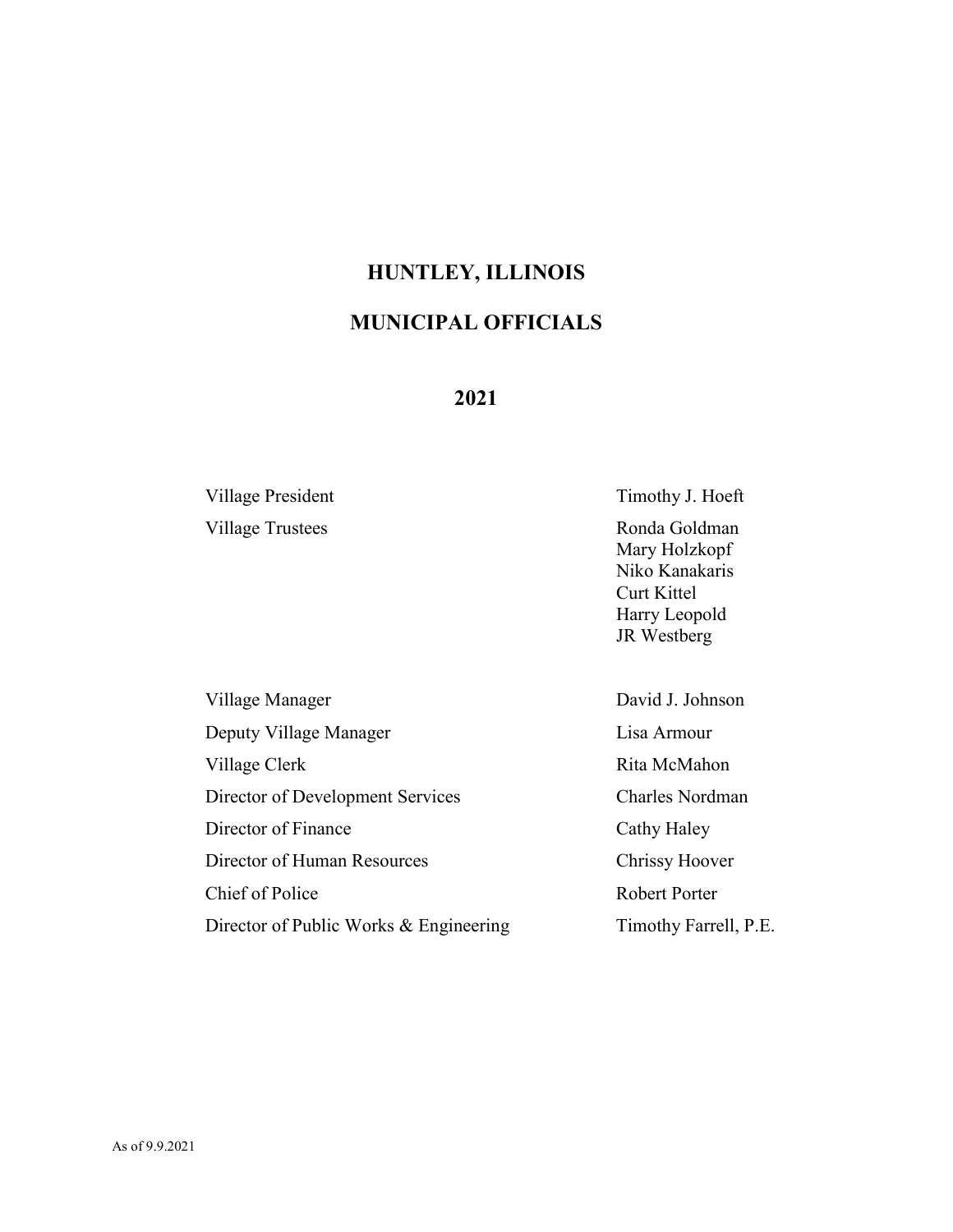### **VILLAGE OF HUNTLEY; HUNTLEY, ILLINOIS TABLE OF CONTENTS**

Chapter

# **TITLE I: GENERAL PROVISIONS**

10. General Provisions

# **TITLE III: ADMINISTRATION - GOVERNMENT**

- 30. Village Government
- 31. Officers and Employees
- 32. Departments, Boards, and Commissions
- 33. Emergency Services
- 34. Village Policies
- 35. Taxation
	- A. Hotel Accommodations Tax
	- B. Municipal Retailer's Occupation and Service Occupation Taxes
- 36. Gift Ban and Prohibited Political Activities

### **TITLE V: PUBLIC WORKS**

- 50. Garbage and Trash; Wastehauler License and Regulations
- 51. Sewer Use Regulations
- 52. Water and Sewers; Rates and Charges

## **TITLE VII: TRAFFIC CODE**

- 70. General Provisions
- 71. Snowmobiles
- 72. Traffic Schedules
- 73. Parking Schedules

# **TITLE IX: GENERAL REGULATIONS**

- 90. Public Nuisances
- 91. Open Burning
- 92. Animals
- 93. Abandoned Vehicles
- 94. Health
- 95. Fair Housing
- 96. Alarm Systems
- 97. Water Usage
- 98. Air Rifles
- 99. Identity Theft Prevention Program